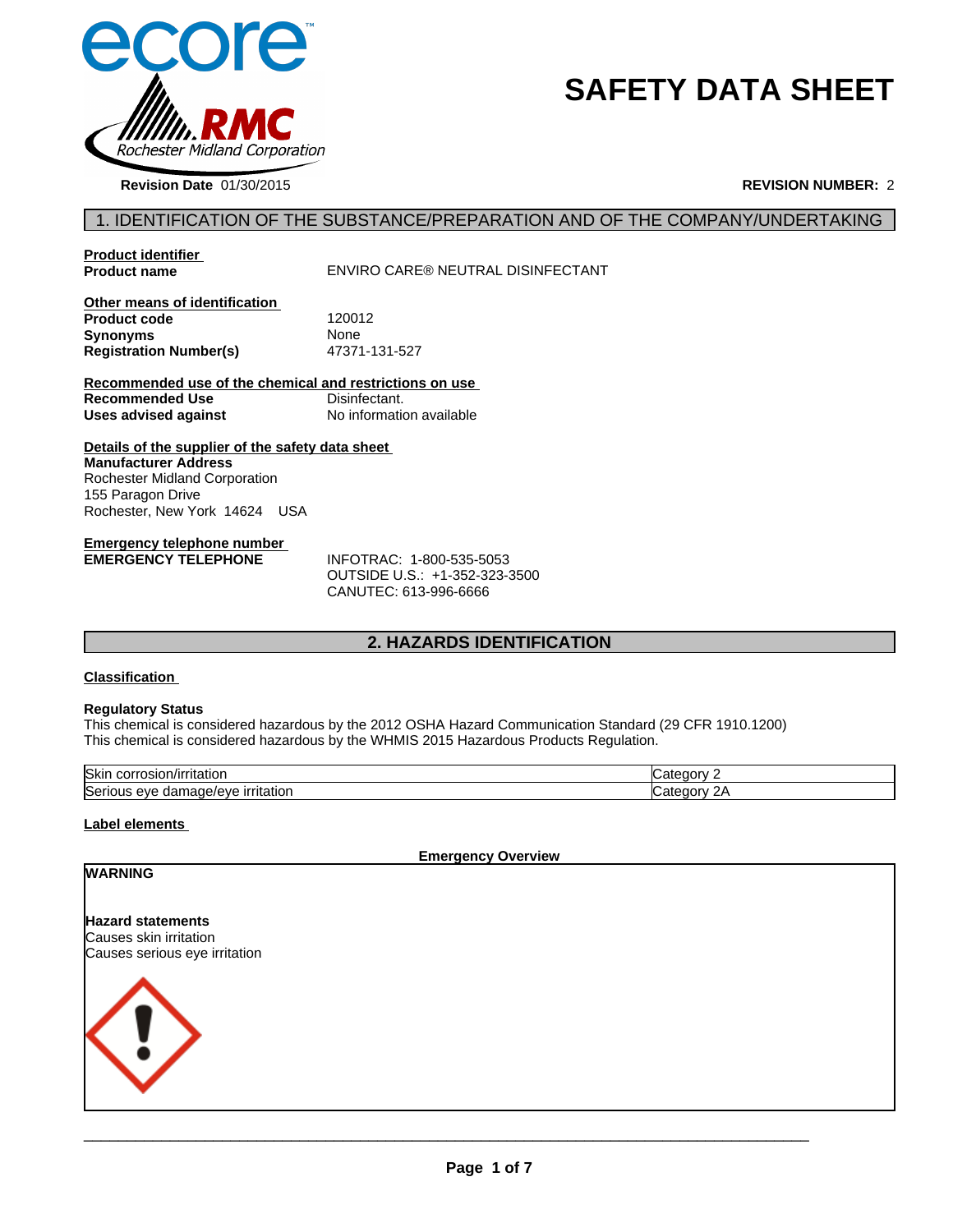| Blue.<br>Mild Odor<br>Appearance<br><b>Physical state</b><br>Odor<br>Liauid |
|-----------------------------------------------------------------------------|
|-----------------------------------------------------------------------------|

 $\_$  ,  $\_$  ,  $\_$  ,  $\_$  ,  $\_$  ,  $\_$  ,  $\_$  ,  $\_$  ,  $\_$  ,  $\_$  ,  $\_$  ,  $\_$  ,  $\_$  ,  $\_$  ,  $\_$  ,  $\_$  ,  $\_$  ,  $\_$  ,  $\_$  ,  $\_$  ,  $\_$  ,  $\_$  ,  $\_$  ,  $\_$  ,  $\_$  ,  $\_$  ,  $\_$  ,  $\_$  ,  $\_$  ,  $\_$  ,  $\_$  ,  $\_$  ,  $\_$  ,  $\_$  ,  $\_$  ,  $\_$  ,  $\_$  ,

#### **Precautionary Statements - Prevention**

Wash face, hands and any exposed skin thoroughly after handling Wear protective gloves/protective clothing/eye protection/face protection

### **Precautionary Statements - Response**

Call a POISON CENTER or doctor/physician if you feel unwell

IF IN EYES: Rinse cautiously with water for several minutes. Remove contact lenses, if present and easy to do. Continue rinsing If eye irritation persists: Get medical advice/attention IF ON SKIN: Wash with plenty of soap and water **3. COMPOSITION/INFORMATION ON INGREDIENTS<br>
Stronghamental minutes.**<br> **3. Sop and washrend minutes.**<br> **3. COMPOSITION/INFORMATION ON INGREDIENTS**<br> **3. COMPOSITION/INFORMATION ON INGREDIENTS**<br> **3. COMPOSITION/INFORMATION ON** 

If skin irritation occurs: Get medical advice/attention

Take off contaminated clothing and wash before reuse

#### **Hazards not otherwise classified (HNOC)**

### No information available

 $\overline{1}$ 

| <b>COMPOSITION</b><br><b>PRO</b><br>nuc                       | CAS<br><b>NO</b>         | . .<br>$\sqrt{2}$ | $C$ $C$ $C$ $C$ $T$<br>ADE<br>:vrc |
|---------------------------------------------------------------|--------------------------|-------------------|------------------------------------|
| - -<br>chloride<br>ammonium<br>dimethyl<br>Didec <sup>®</sup> | 7470<br>ັນ 1<br>.<br>. . | . .               |                                    |

| Hazards not otherwise classified (HNOC)<br>No information available<br><b>Other Information</b>                                         |                                                                                                                                                                                                  |                                                                    |                 |                     |  |
|-----------------------------------------------------------------------------------------------------------------------------------------|--------------------------------------------------------------------------------------------------------------------------------------------------------------------------------------------------|--------------------------------------------------------------------|-----------------|---------------------|--|
| • Harmful to aquatic life with long lasting effects.<br><b>Unknown Acute Toxicity</b>                                                   |                                                                                                                                                                                                  | 1.73% of the mixture consists of ingredient(s) of unknown toxicity |                 |                     |  |
|                                                                                                                                         |                                                                                                                                                                                                  | 3. COMPOSITION/INFORMATION ON INGREDIENTS                          |                 |                     |  |
|                                                                                                                                         |                                                                                                                                                                                                  |                                                                    |                 |                     |  |
| PRODUCT COMPOSITION<br>Didecyl dimethyl ammonium chloride                                                                               |                                                                                                                                                                                                  | <b>CAS No.</b><br>7173-51-5                                        | $\%$<br>$1 - 5$ | <b>TRADE SECRET</b> |  |
|                                                                                                                                         |                                                                                                                                                                                                  | <b>4. FIRST AID MEASURES</b>                                       |                 |                     |  |
| <b>First aid measures</b>                                                                                                               |                                                                                                                                                                                                  |                                                                    |                 |                     |  |
| <b>General advice</b>                                                                                                                   |                                                                                                                                                                                                  | Call a POISON CENTER or doctor/physician if you feel unwell.       |                 |                     |  |
| Eye contact                                                                                                                             | IF IN EYES: Rinse cautiously with water for several minutes. Remove contact lenses, if<br>present and easy to do. Continue rinsing. If eye irritation persists: Get medical<br>advice/attention. |                                                                    |                 |                     |  |
| <b>Skin contact</b>                                                                                                                     | IF ON SKIN: Gently wash with plenty of soap and water. If skin irritation occurs: Get<br>medical advice/ attention. Remove contaminated clothing and launder before reuse.                       |                                                                    |                 |                     |  |
| <b>Inhalation</b>                                                                                                                       | IF INHALED: Remove to fresh air.                                                                                                                                                                 |                                                                    |                 |                     |  |
| Ingestion                                                                                                                               | IF SWALLOWED: Clean mouth with water and drink afterwards plenty of water.                                                                                                                       |                                                                    |                 |                     |  |
| Most important symptoms and effects, both acute and delayed                                                                             |                                                                                                                                                                                                  |                                                                    |                 |                     |  |
| No information available.<br><b>Symptoms</b>                                                                                            |                                                                                                                                                                                                  |                                                                    |                 |                     |  |
| Indication of any immediate medical attention and special treatment needed                                                              |                                                                                                                                                                                                  |                                                                    |                 |                     |  |
| Note to physicians                                                                                                                      | Treat symptomatically.                                                                                                                                                                           |                                                                    |                 |                     |  |
|                                                                                                                                         |                                                                                                                                                                                                  | <b>5. FIRE-FIGHTING MEASURES</b>                                   |                 |                     |  |
| Suitable extinguishing media<br>Use extinguishing measures that are appropriate to local circumstances and the surrounding environment. |                                                                                                                                                                                                  |                                                                    |                 |                     |  |

#### **Suitable extinguishing media**

**Unsuitable extinguishing media** Caution: Use of water spray when fighting fire may be inefficient.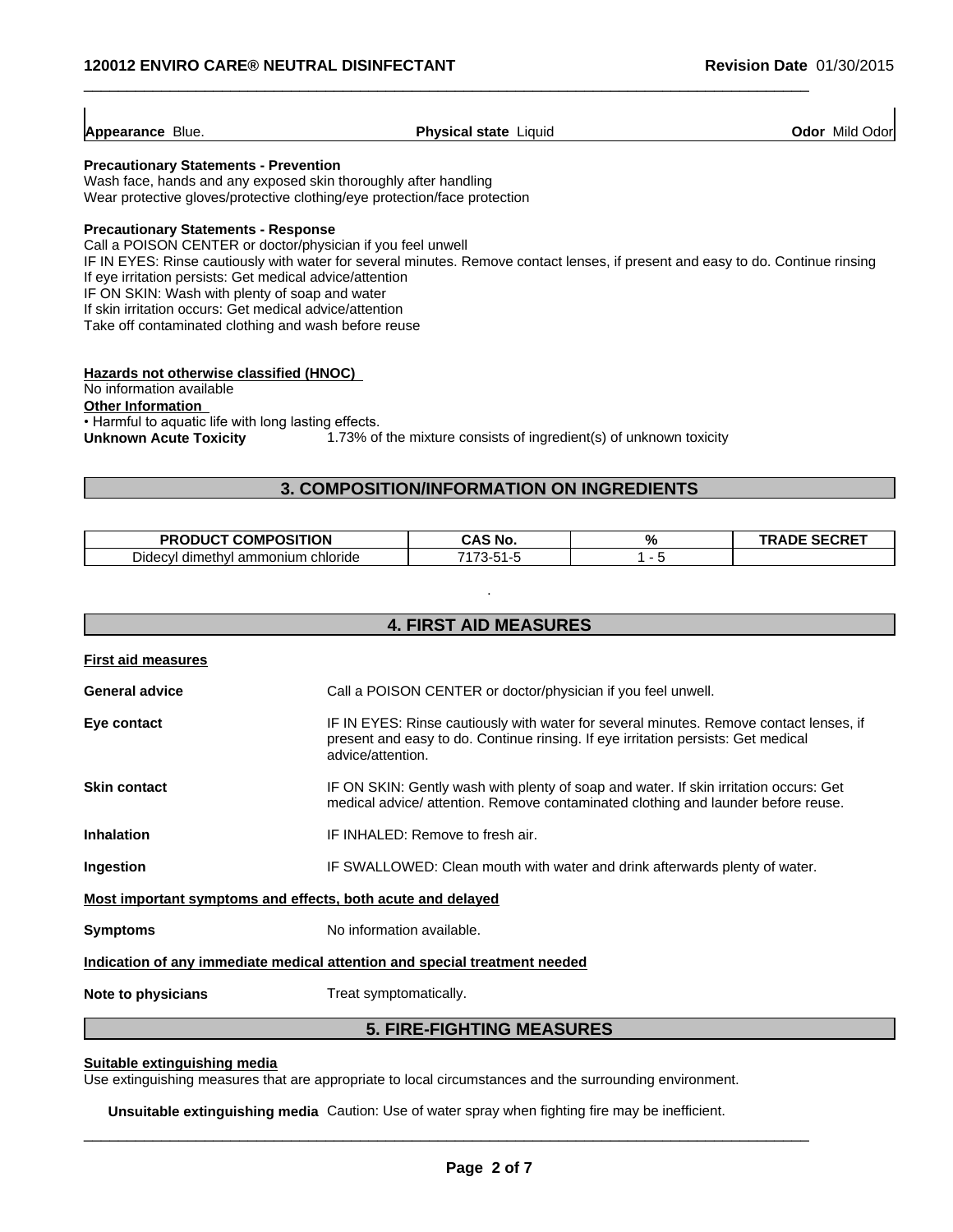# **Specific hazards arising from the chemical**

#### **Explosion data**

# **Protective equipment and precautions for firefighters**

| <b>120012 ENVIRO CARE® NEUTRAL DISINFECTANT</b>                                                                                            |                                                                                            | <b>Revision Date 01/30/2015</b>                                                                                                       |
|--------------------------------------------------------------------------------------------------------------------------------------------|--------------------------------------------------------------------------------------------|---------------------------------------------------------------------------------------------------------------------------------------|
| Specific hazards arising from the chemical<br>No information available.<br><b>Explosion data</b><br>Sensitivity to Mechanical Impact None. |                                                                                            |                                                                                                                                       |
| Sensitivity to Static Discharge None.                                                                                                      |                                                                                            |                                                                                                                                       |
| Protective equipment and precautions for firefighters                                                                                      | apparatus pressure-demand, MSHA/NIOSH (approved or equivalent) and full protective gear.   | Toxic vapors are emitted in a fire condition. Cool exposed containers with water spray. As in any fire, wear self-contained breathing |
|                                                                                                                                            | <b>6. ACCIDENTAL RELEASE MEASURES</b>                                                      |                                                                                                                                       |
|                                                                                                                                            | Personal precautions, protective equipment and emergency procedures                        |                                                                                                                                       |
| <b>Personal precautions</b>                                                                                                                | Protection.                                                                                | Wear adequate personal protective equipment, see Section 8, Exposure Controls/Personal                                                |
| <b>Environmental precautions</b>                                                                                                           |                                                                                            |                                                                                                                                       |
| <b>Environmental precautions</b>                                                                                                           | See Section 12 for additional ecological information.                                      |                                                                                                                                       |
| Methods and material for containment and cleaning up                                                                                       |                                                                                            |                                                                                                                                       |
| <b>Methods for containment</b>                                                                                                             |                                                                                            | Dike to contain. Pick up with absorbant material. Put in suitable container for disposal.                                             |
| Methods for cleaning up                                                                                                                    | Pick up and transfer to properly labeled containers. Flush residue with water.             |                                                                                                                                       |
|                                                                                                                                            | 7. HANDLING AND STORAGE                                                                    |                                                                                                                                       |
| <b>Precautions for safe handling</b>                                                                                                       |                                                                                            |                                                                                                                                       |
| Advice on safe handling                                                                                                                    | Wash thoroughly after handling. Avoid contact with skin and eyes.                          |                                                                                                                                       |
| Conditions for safe storage, including any incompatibilities                                                                               |                                                                                            |                                                                                                                                       |
| <b>Storage Conditions</b>                                                                                                                  | Keep containers tightly closed in a dry, cool and well-ventilated place.                   | Keep out of the reach of children. Keep away from food, drink and animal feeding stuffs.                                              |
| Incompatible materials                                                                                                                     | Oxidizing materials. Reducing agents.                                                      |                                                                                                                                       |
|                                                                                                                                            | 8. EXPOSURE CONTROLS/PERSONAL PROTECTION                                                   |                                                                                                                                       |
| <b>Control parameters</b>                                                                                                                  |                                                                                            |                                                                                                                                       |
| <b>Exposure Guidelines</b>                                                                                                                 |                                                                                            | This product, as supplied, does not contain any hazardous materials with occupational                                                 |
| <b>Appropriate engineering controls</b>                                                                                                    | exposure limits established by the region specific regulatory bodies.                      |                                                                                                                                       |
| <b>ENGINEERING CONTROLS</b>                                                                                                                | <b>Showers</b><br>Eyewash stations<br>Ventilation systems.                                 |                                                                                                                                       |
|                                                                                                                                            | Individual protection measures, such as personal protective equipment                      |                                                                                                                                       |
| <b>Eye/face protection</b>                                                                                                                 | Safety glasses are recommended to minimize eye contact.                                    |                                                                                                                                       |
| Skin and body protection                                                                                                                   | of the end user of this product to determine level of PPE required that is consistent with | Chemical resistant gloves are recommended to minimize skin contact. It is the responsibility                                          |

\_\_\_\_\_\_\_\_\_\_\_\_\_\_\_\_\_\_\_\_\_\_\_\_\_\_\_\_\_\_\_\_\_\_\_\_\_\_\_\_\_\_\_\_\_\_\_\_\_\_\_\_\_\_\_\_\_\_\_\_\_\_\_\_\_\_\_\_\_\_\_\_\_\_\_\_\_\_\_\_\_\_\_\_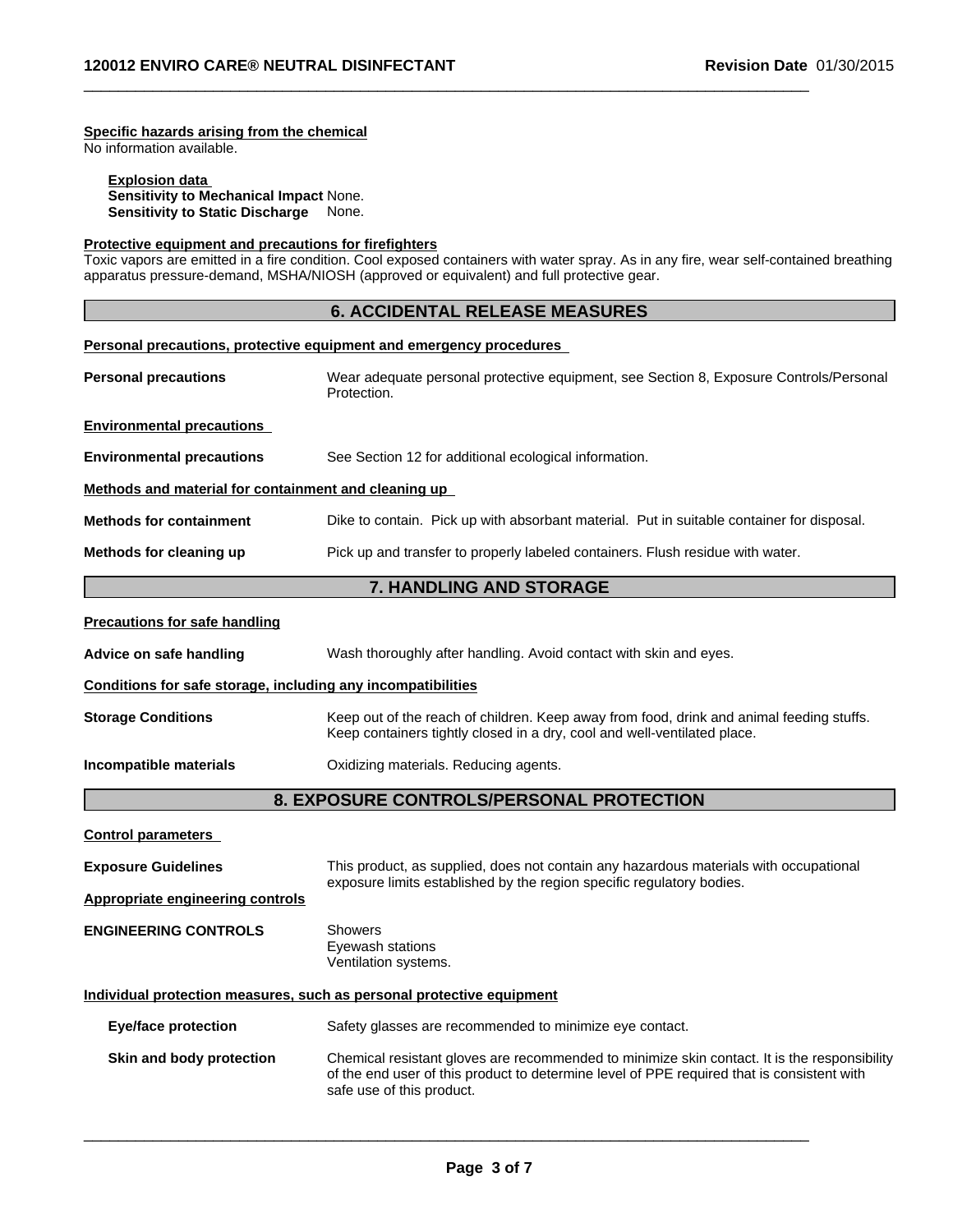| If exposure limits are exceeded or irritation is experienced, NIOSH/MSHA approved<br><b>RESPIRATORY PROTECTION</b><br>respiratory protection should be worn. Positive-pressure supplied air respirators may be<br>required for high airborne contaminant concentrations. Respiratory protection must be<br>provided in accordance with current local regulations.<br><b>General Hygiene Considerations</b><br>Handle in accordance with good industrial hygiene and safety practice.<br>9. PHYSICAL AND CHEMICAL PROPERTIES<br>Information on basic physical and chemical properties<br><b>Physical state</b><br>Liquid<br>Blue.<br>Odor<br>Mild Odor<br>Appearance<br><b>Blue</b><br>Color<br><b>Odor threshold</b><br>No information available<br><b>Property</b><br>Remarks • Method<br>Values<br>рH<br>8.2<br>No information available<br><b>Melting point/freezing point</b><br>> 93 °C / 200 °F<br>None to boiling.<br>No information available<br>No information available<br><b>Upper flammability limit:</b><br>No information available<br>Lower flammability limit:<br>No information available<br>No information available<br>No information available<br>$1.00 - 1.01$<br>No information available<br>No information available<br>No information available<br>No information available<br>No information available<br>No information available<br>No information available<br>No information available<br>No information available<br>No information available<br>5<br>8.34 lbs/gal<br>No information available | 120012 ENVIRO CARE® NEUTRAL DISINFECTANT |  | <b>Revision Date 01/30/2015</b> |
|------------------------------------------------------------------------------------------------------------------------------------------------------------------------------------------------------------------------------------------------------------------------------------------------------------------------------------------------------------------------------------------------------------------------------------------------------------------------------------------------------------------------------------------------------------------------------------------------------------------------------------------------------------------------------------------------------------------------------------------------------------------------------------------------------------------------------------------------------------------------------------------------------------------------------------------------------------------------------------------------------------------------------------------------------------------------------------------------------------------------------------------------------------------------------------------------------------------------------------------------------------------------------------------------------------------------------------------------------------------------------------------------------------------------------------------------------------------------------------------------------------------------------|------------------------------------------|--|---------------------------------|
|                                                                                                                                                                                                                                                                                                                                                                                                                                                                                                                                                                                                                                                                                                                                                                                                                                                                                                                                                                                                                                                                                                                                                                                                                                                                                                                                                                                                                                                                                                                              |                                          |  |                                 |
|                                                                                                                                                                                                                                                                                                                                                                                                                                                                                                                                                                                                                                                                                                                                                                                                                                                                                                                                                                                                                                                                                                                                                                                                                                                                                                                                                                                                                                                                                                                              |                                          |  |                                 |
|                                                                                                                                                                                                                                                                                                                                                                                                                                                                                                                                                                                                                                                                                                                                                                                                                                                                                                                                                                                                                                                                                                                                                                                                                                                                                                                                                                                                                                                                                                                              |                                          |  |                                 |
|                                                                                                                                                                                                                                                                                                                                                                                                                                                                                                                                                                                                                                                                                                                                                                                                                                                                                                                                                                                                                                                                                                                                                                                                                                                                                                                                                                                                                                                                                                                              |                                          |  |                                 |
|                                                                                                                                                                                                                                                                                                                                                                                                                                                                                                                                                                                                                                                                                                                                                                                                                                                                                                                                                                                                                                                                                                                                                                                                                                                                                                                                                                                                                                                                                                                              |                                          |  |                                 |
|                                                                                                                                                                                                                                                                                                                                                                                                                                                                                                                                                                                                                                                                                                                                                                                                                                                                                                                                                                                                                                                                                                                                                                                                                                                                                                                                                                                                                                                                                                                              |                                          |  |                                 |
|                                                                                                                                                                                                                                                                                                                                                                                                                                                                                                                                                                                                                                                                                                                                                                                                                                                                                                                                                                                                                                                                                                                                                                                                                                                                                                                                                                                                                                                                                                                              |                                          |  |                                 |
|                                                                                                                                                                                                                                                                                                                                                                                                                                                                                                                                                                                                                                                                                                                                                                                                                                                                                                                                                                                                                                                                                                                                                                                                                                                                                                                                                                                                                                                                                                                              |                                          |  |                                 |
| Boiling point / boiling range                                                                                                                                                                                                                                                                                                                                                                                                                                                                                                                                                                                                                                                                                                                                                                                                                                                                                                                                                                                                                                                                                                                                                                                                                                                                                                                                                                                                                                                                                                |                                          |  |                                 |
| <b>Flash point</b><br><b>Evaporation rate</b><br>Flammability (solid, gas)<br><b>Flammability Limit in Air</b><br>Vapor pressure<br><b>Vapor density</b><br><b>Specific gravity</b><br><b>Water solubility</b><br>Solubility in other solvents<br><b>Partition coefficient</b><br><b>Autoignition temperature</b><br><b>Decomposition temperature</b><br><b>Kinematic viscosity</b><br><b>Dynamic viscosity</b><br><b>Explosive properties</b><br><b>Oxidizing properties</b><br><b>Other Information</b><br>VOC (EPA METH.24) (G/L):<br><b>Density</b><br><b>Bulk density</b>                                                                                                                                                                                                                                                                                                                                                                                                                                                                                                                                                                                                                                                                                                                                                                                                                                                                                                                                               |                                          |  |                                 |
|                                                                                                                                                                                                                                                                                                                                                                                                                                                                                                                                                                                                                                                                                                                                                                                                                                                                                                                                                                                                                                                                                                                                                                                                                                                                                                                                                                                                                                                                                                                              |                                          |  |                                 |
|                                                                                                                                                                                                                                                                                                                                                                                                                                                                                                                                                                                                                                                                                                                                                                                                                                                                                                                                                                                                                                                                                                                                                                                                                                                                                                                                                                                                                                                                                                                              |                                          |  |                                 |
|                                                                                                                                                                                                                                                                                                                                                                                                                                                                                                                                                                                                                                                                                                                                                                                                                                                                                                                                                                                                                                                                                                                                                                                                                                                                                                                                                                                                                                                                                                                              |                                          |  |                                 |
|                                                                                                                                                                                                                                                                                                                                                                                                                                                                                                                                                                                                                                                                                                                                                                                                                                                                                                                                                                                                                                                                                                                                                                                                                                                                                                                                                                                                                                                                                                                              |                                          |  |                                 |
|                                                                                                                                                                                                                                                                                                                                                                                                                                                                                                                                                                                                                                                                                                                                                                                                                                                                                                                                                                                                                                                                                                                                                                                                                                                                                                                                                                                                                                                                                                                              |                                          |  |                                 |
|                                                                                                                                                                                                                                                                                                                                                                                                                                                                                                                                                                                                                                                                                                                                                                                                                                                                                                                                                                                                                                                                                                                                                                                                                                                                                                                                                                                                                                                                                                                              |                                          |  |                                 |
|                                                                                                                                                                                                                                                                                                                                                                                                                                                                                                                                                                                                                                                                                                                                                                                                                                                                                                                                                                                                                                                                                                                                                                                                                                                                                                                                                                                                                                                                                                                              |                                          |  |                                 |
|                                                                                                                                                                                                                                                                                                                                                                                                                                                                                                                                                                                                                                                                                                                                                                                                                                                                                                                                                                                                                                                                                                                                                                                                                                                                                                                                                                                                                                                                                                                              |                                          |  |                                 |
|                                                                                                                                                                                                                                                                                                                                                                                                                                                                                                                                                                                                                                                                                                                                                                                                                                                                                                                                                                                                                                                                                                                                                                                                                                                                                                                                                                                                                                                                                                                              |                                          |  |                                 |
|                                                                                                                                                                                                                                                                                                                                                                                                                                                                                                                                                                                                                                                                                                                                                                                                                                                                                                                                                                                                                                                                                                                                                                                                                                                                                                                                                                                                                                                                                                                              |                                          |  |                                 |
|                                                                                                                                                                                                                                                                                                                                                                                                                                                                                                                                                                                                                                                                                                                                                                                                                                                                                                                                                                                                                                                                                                                                                                                                                                                                                                                                                                                                                                                                                                                              |                                          |  |                                 |
|                                                                                                                                                                                                                                                                                                                                                                                                                                                                                                                                                                                                                                                                                                                                                                                                                                                                                                                                                                                                                                                                                                                                                                                                                                                                                                                                                                                                                                                                                                                              |                                          |  |                                 |
|                                                                                                                                                                                                                                                                                                                                                                                                                                                                                                                                                                                                                                                                                                                                                                                                                                                                                                                                                                                                                                                                                                                                                                                                                                                                                                                                                                                                                                                                                                                              |                                          |  |                                 |
|                                                                                                                                                                                                                                                                                                                                                                                                                                                                                                                                                                                                                                                                                                                                                                                                                                                                                                                                                                                                                                                                                                                                                                                                                                                                                                                                                                                                                                                                                                                              |                                          |  |                                 |
|                                                                                                                                                                                                                                                                                                                                                                                                                                                                                                                                                                                                                                                                                                                                                                                                                                                                                                                                                                                                                                                                                                                                                                                                                                                                                                                                                                                                                                                                                                                              |                                          |  |                                 |
|                                                                                                                                                                                                                                                                                                                                                                                                                                                                                                                                                                                                                                                                                                                                                                                                                                                                                                                                                                                                                                                                                                                                                                                                                                                                                                                                                                                                                                                                                                                              |                                          |  |                                 |
|                                                                                                                                                                                                                                                                                                                                                                                                                                                                                                                                                                                                                                                                                                                                                                                                                                                                                                                                                                                                                                                                                                                                                                                                                                                                                                                                                                                                                                                                                                                              |                                          |  |                                 |
|                                                                                                                                                                                                                                                                                                                                                                                                                                                                                                                                                                                                                                                                                                                                                                                                                                                                                                                                                                                                                                                                                                                                                                                                                                                                                                                                                                                                                                                                                                                              |                                          |  |                                 |
|                                                                                                                                                                                                                                                                                                                                                                                                                                                                                                                                                                                                                                                                                                                                                                                                                                                                                                                                                                                                                                                                                                                                                                                                                                                                                                                                                                                                                                                                                                                              |                                          |  |                                 |
|                                                                                                                                                                                                                                                                                                                                                                                                                                                                                                                                                                                                                                                                                                                                                                                                                                                                                                                                                                                                                                                                                                                                                                                                                                                                                                                                                                                                                                                                                                                              | <b>Softening point</b>                   |  |                                 |
|                                                                                                                                                                                                                                                                                                                                                                                                                                                                                                                                                                                                                                                                                                                                                                                                                                                                                                                                                                                                                                                                                                                                                                                                                                                                                                                                                                                                                                                                                                                              |                                          |  |                                 |
|                                                                                                                                                                                                                                                                                                                                                                                                                                                                                                                                                                                                                                                                                                                                                                                                                                                                                                                                                                                                                                                                                                                                                                                                                                                                                                                                                                                                                                                                                                                              |                                          |  |                                 |
|                                                                                                                                                                                                                                                                                                                                                                                                                                                                                                                                                                                                                                                                                                                                                                                                                                                                                                                                                                                                                                                                                                                                                                                                                                                                                                                                                                                                                                                                                                                              |                                          |  |                                 |
| <b>10. STABILITY AND REACTIVITY</b>                                                                                                                                                                                                                                                                                                                                                                                                                                                                                                                                                                                                                                                                                                                                                                                                                                                                                                                                                                                                                                                                                                                                                                                                                                                                                                                                                                                                                                                                                          |                                          |  |                                 |

# **REACTIVITY**

# **Chemical stability**

Stable under recommended storage conditions.

### **Possibility of Hazardous Reactions**

None under normal processing.

### **CONDITIONS TO AVOID**

Extremes of temperature and direct sunlight.

# **Incompatible materials**

Oxidizing materials. Reducing agents.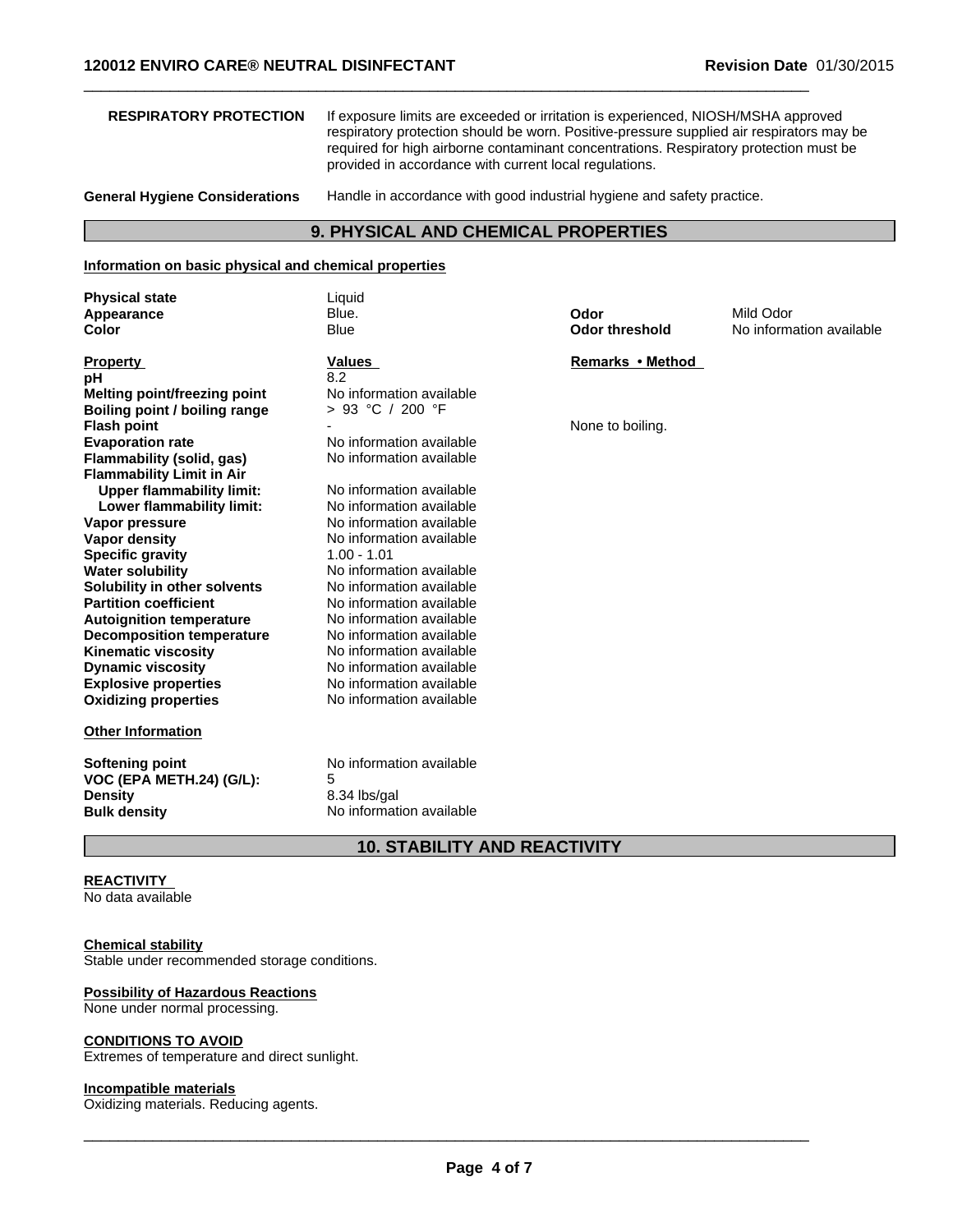#### **Hazardous Decomposition Products**

Thermal decomposition can lead to release of irritating and toxic gases and vapors.

# **11. TOXICOLOGICAL INFORMATION**

 $\_$  ,  $\_$  ,  $\_$  ,  $\_$  ,  $\_$  ,  $\_$  ,  $\_$  ,  $\_$  ,  $\_$  ,  $\_$  ,  $\_$  ,  $\_$  ,  $\_$  ,  $\_$  ,  $\_$  ,  $\_$  ,  $\_$  ,  $\_$  ,  $\_$  ,  $\_$  ,  $\_$  ,  $\_$  ,  $\_$  ,  $\_$  ,  $\_$  ,  $\_$  ,  $\_$  ,  $\_$  ,  $\_$  ,  $\_$  ,  $\_$  ,  $\_$  ,  $\_$  ,  $\_$  ,  $\_$  ,  $\_$  ,  $\_$  ,

#### **Information on likely routes of exposure**

| <b>Product Information</b>       |           | Serious eye damage/eye irritation.                    |
|----------------------------------|-----------|-------------------------------------------------------|
| <b>Inhalation</b><br>Eye contact |           | No data available.                                    |
|                                  |           | Severely irritating to eyes.                          |
| <b>Skin contact</b>              |           | Causes skin irritation.                               |
|                                  | Ingestion | Large amounts may cause irritation, nausea, diarrhea. |
|                                  |           |                                                       |

| <b>COMPOSITION</b><br><b>PRODUCT</b>    | Oral LD50                          | <b>Dermal LD50</b> | <b>Inhalation LC50</b> |
|-----------------------------------------|------------------------------------|--------------------|------------------------|
| Didecyl<br>I dimethvl ammonium chloride | Rat<br>-84<br>. ma/ka<br>I<br>∸ن = |                    |                        |
| 173-51-5<br>7470                        |                                    |                    |                        |

#### **Information on toxicological effects**

**Symptoms** No information available.

#### **Delayed and immediate effects as well as chronic effects from short and long-term exposure**

| <b>Sensitization</b>            | No information available. |
|---------------------------------|---------------------------|
| Germ cell mutagenicity          | No information available. |
| Carcinogenicity                 | No information available. |
| <b>Reproductive Toxicity</b>    | No information available. |
| <b>STOT - single exposure</b>   | No information available. |
| <b>STOT - repeated exposure</b> | No information available. |
| <b>OTHER ADVERSE EFFECTS:</b>   | Not applicable.           |
| <b>Aspiration hazard</b>        | No information available. |

**Numerical measures of toxicity - Product Information**

**Unknown Acute Toxicity** 1.73% of the mixture consists of ingredient(s) of unknown toxicity **The following values are calculated based on chapter 3.1 of the GHS document** . **ATEmix (oral)** 19685 mg/kg **ATEmix (dermal)**84024 mg/kg

# **12. ECOLOGICAL INFORMATION**

#### **Ecotoxicity**

Harmful to aquatic life with long lasting effects.

4.27% of the mixture consists of components(s) of unknown hazards to the aquatic environment

#### **Persistence and degradability**

No information available.

#### **Bioaccumulation**

No information available.

#### **Other adverse effects** No information available

# **13. DISPOSAL CONSIDERATIONS**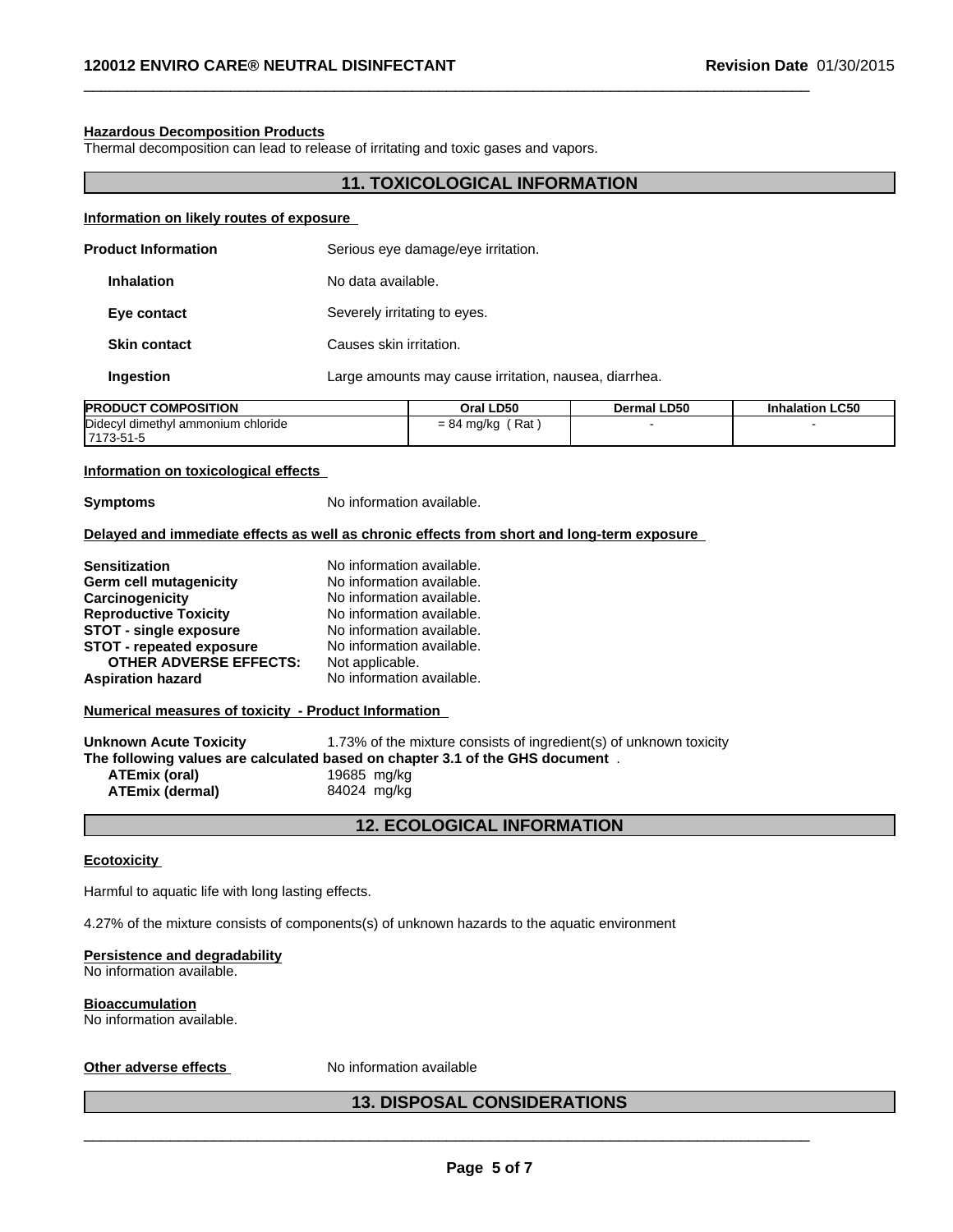#### **Waste treatment methods**

**Disposal of wastes** Disposal should be in accordance with applicable regional, national and local laws and regulations.

**Contaminated packaging Do not reuse container.** 

# **14. TRANSPORT INFORMATION**

 $\_$  ,  $\_$  ,  $\_$  ,  $\_$  ,  $\_$  ,  $\_$  ,  $\_$  ,  $\_$  ,  $\_$  ,  $\_$  ,  $\_$  ,  $\_$  ,  $\_$  ,  $\_$  ,  $\_$  ,  $\_$  ,  $\_$  ,  $\_$  ,  $\_$  ,  $\_$  ,  $\_$  ,  $\_$  ,  $\_$  ,  $\_$  ,  $\_$  ,  $\_$  ,  $\_$  ,  $\_$  ,  $\_$  ,  $\_$  ,  $\_$  ,  $\_$  ,  $\_$  ,  $\_$  ,  $\_$  ,  $\_$  ,  $\_$  ,

# **DEPT. OF TRANSPORTATION**

**Proper shipping name** Not Regulated by DOT

**TDG** Not Regulated

# **15. REGULATORY INFORMATION**

| <b>International Inventories</b> |                 |
|----------------------------------|-----------------|
| <b>TSCA</b>                      | Complies        |
| <b>DSL/NDSL</b>                  | Complies        |
| <b>EINECS/ELINCS</b>             | Complies        |
| <b>ENCS</b>                      | Complies        |
| <b>IECSC</b>                     | Complies        |
| <b>KECL</b>                      | Does not Comply |
| <b>PICCS</b>                     | Complies        |
| <b>AICS</b>                      | Does not Comply |

 **Legend:** 

 **TSCA** - United States Toxic Substances Control Act Section 8(b) Inventory

 **DSL/NDSL** - Canadian Domestic Substances List/Non-Domestic Substances List

 **EINECS/ELINCS** - European Inventory of Existing Chemical Substances/European List of Notified Chemical Substances

 **ENCS** - Japan Existing and New Chemical Substances

 **IECSC** - China Inventory of Existing Chemical Substances

 **KECL** - Korean Existing and Evaluated Chemical Substances

 **PICCS** - Philippines Inventory of Chemicals and Chemical Substances

 **AICS** - Australian Inventory of Chemical Substances

#### **US Federal Regulations**

#### **SARA 313**

Section 313 of Title III of the Superfund Amendments and Reauthorization Act of 1986 (SARA). This product does not contain any chemicals which are subject to the reporting requirements of the Act and Title 40 of the Code of Federal Regulations, Part 372

| <b>YFS</b> |  |
|------------|--|
| No         |  |
| No         |  |
| No         |  |
| No         |  |
|            |  |

#### **CWA** (Clean Water Act)